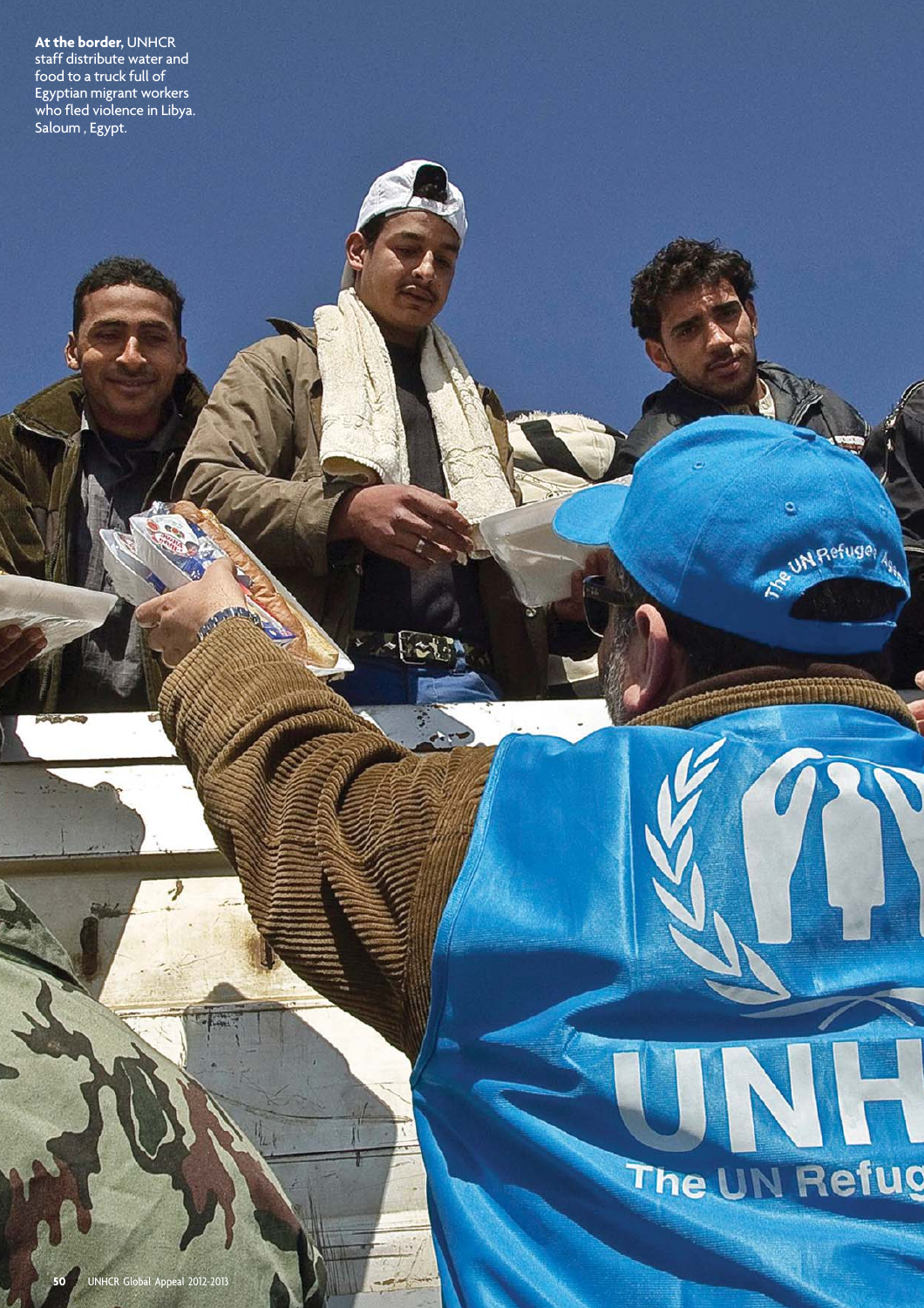# Emergencies *Responding to*

### *A new approach to emergencies*

NHCR DEFINE<br>
an emergency as an<br>
situation in which to<br>
or well-being of refu<br>
and people of conce<br>
to UNHCR, will be threatened NHCR DEFINES **an emergency as any situation in which the life or well-being of refugees and people of concern unless immediate and appropriate action is taken, and which demands an extraordinary response and exceptional measures.**

**The years 2011-2012 look set to go down as a period of unusually intense activity for UNHCR, with successive and simultaneous humanitarian emergencies caused by conflict and natural disasters in North Africa and the Middle East, in West Africa and in the Horn of Africa.** 

**In the first eight months of 2011, UNHCR has deployed almost 600 emergency staff to major operations in Egypt, Libya and Tunisia, following the upheavals in these countries; in Côte d'Ivoire and Liberia, to deal with the Ivorian displacement situation; and Ethiopia and Kenya, to assist with programmes respectively for Somali and for Sudanese refugees.** 

**Emergency deployments were also effected in Pakistan and Sudan. The number of such deployments so far in 2011 is already more than double that in 2010, which reached 236.** 

**UNHCR has also delivered core relief items to those affected by these emergencies, from a network of strategically located, regional warehouses. By September 2011, UNHCR had dispatched 32 airlifts of relief items—three times as many as in all of 2010. Another eight shipments were sent by sea and 12 by road.** 

**In light of the significant increase in the number of emergency operations, the High Commissioner has defined emergency preparedness and response as one of UNHCR's two core priorities — the other being protection capacity. The objectives are to be prepared for sudden, large-scale and simultaneous humanitarian emergencies; to be able to deliver an initial life-saving response within the first 72 hours of an emergency being declared; and to have the capacity to assist up to 600,000 people of concern at any given time.**

#### A CORPORATE RESPONSIBILITY

To achieve and maintain this level **of readiness, UNHCR has established a corporate response mechanism that optimizes the institutional capacity to prepare for and respond to humanitarian emergencies. Emergency operations are now able to draw more easily on resources throughout the organization, thereby ensuring that the right staff and the right assistance are sent at the right time to the populations in need.** 

**The Division of Emergency, Security and Supply (DESS) plays the principal coordination role in terms of UNHCR's emergency preparedness, through a combination of its three core functions: efficient operational support, appropriate security strategies and effective emergency management. Its Emergency Capacity Management Section, which has replaced the Emergency Preparedness and Response Section in October 2011, acts as the key support service for contingency planning and preparedness efforts, as well as during emergency operations.**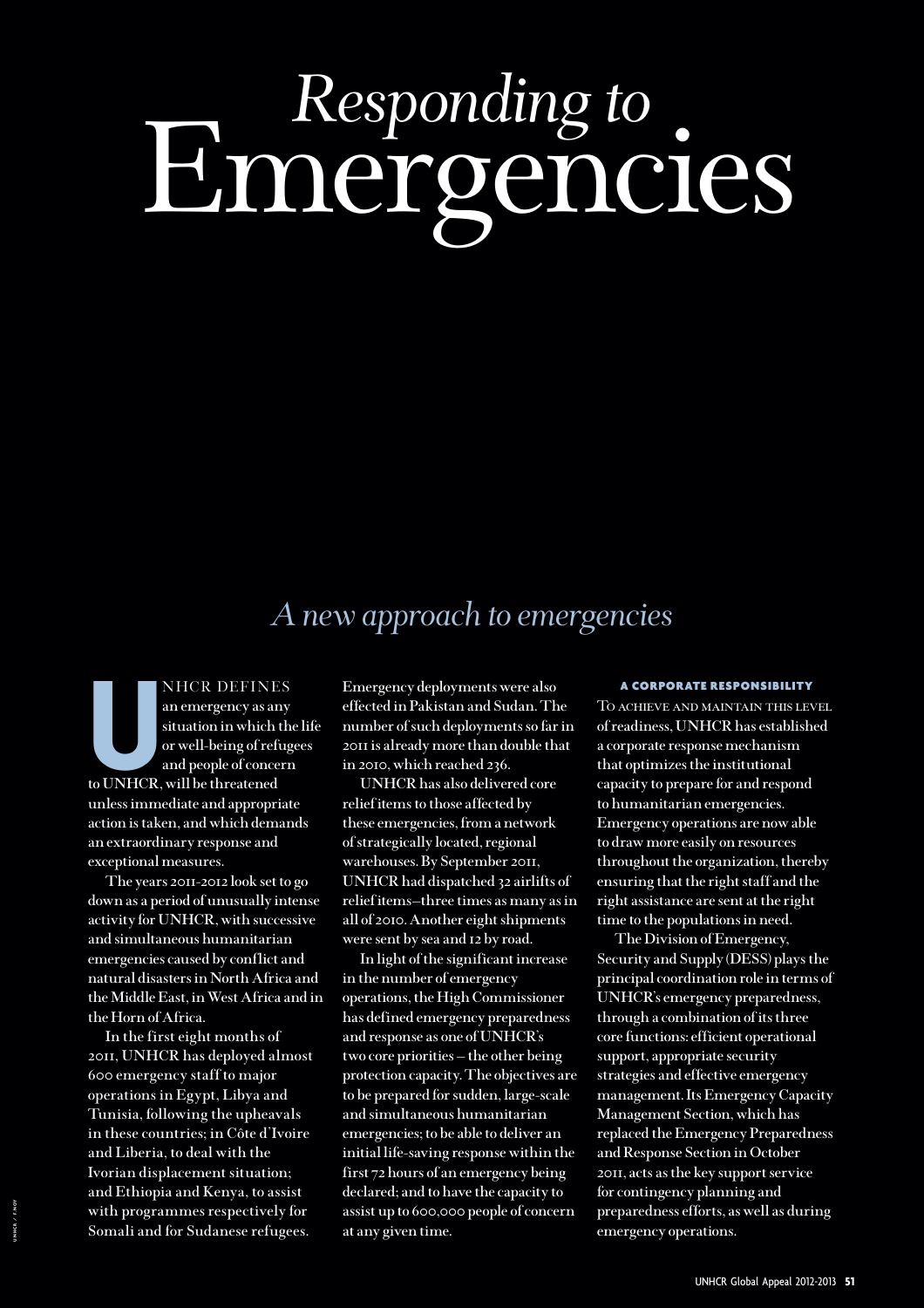#### EMERGENCY STAFFING

THE IMMEDIATE AVAILABILITY of individuals with leadership profiles is critical to any emergency response. UNHCR has therefore established a Senior Corporate Emergency Roster, consisting of 20-25 senior professional staff with proven emergency management experience. The members are on standby for a 12-month period and can be deployed once during this time for a two-month mission. In 2012 and 2013, UNHCR will update the roster and the related Senior Emergency Leadership Training programme. The management of the roster and the deployment of staff will be reviewed to ensure continued improvement.

UNHCR also aims to strengthen its internal technical capacity and its emergency standby arrangements with partners who possess particular expertise. This will ensure the availability of specialists for rapid deployment, thereby reinforcing UNHCR's capacity to respond to any new humanitarian crisis.

These arrangements will serve to complement deployments from the Emergency Response Team (ERT) roster and standby partners, which constitute the majority of UNHCR's deployments. UNHCR keeps up to 100 staff members on the ERT roster each year. In particular, the additional body of readily available senior and technical staff will allow UNHCR to better identify the specific competencies and profiles required for each emergency, such as cluster coordinators for protection; shelter and camp management; information management; and overall inter-agency coordination.

#### PARTNERSHIPS IN EMERGENCIES

UNHCR aims to strengthen and expand cooperation with its partners, not only to diversify its emergency-deployment capacity, but also to develop more strategic access to partners' operational support capacities. These include emergency office and field accommodation, logistical support, and engineering and telecommunications expertise.

UNHCR is also expanding partnerships with private sector corporations, building on its links with private entities currently providing support to field operations. The IKEA Foundation has shared knowledge on supply chain management and made in-kind donations to UNHCR for emergencies in Kyrgyzstan and Tunisia. In-kind support for emergency preparedness and response has also been received from Icom Inc. and United Parcel Service. UNHCR continues its close collaboration with Kuehne and Nagel as regards, for example, the transportation of core relief items to field operations.

THE IMMEDIATE AVAILABILITY OF INDIVIDUALS WITH LEADERSHIP PROFILES IS CRITICAL TO ANY EMERGENCY RESPONSE

#### CAPACITY-BUILDING AND TRAINING

In conjunction with UNHCR's Global Learning Centre, DESS will continue to provide capacity-building and training programmes for emergency management, including:

- The Workshop on Emergency Management, which is held up to four times a year to prepare staff for emergency deployments and participation in the ERT roster;
- The Senior Emergency Leadership Training, piloted in 2011, will be held once a year to prepare staff at the P-5 to D-2 level to lead and coordinate emergency operations;
- The Situational Emergency Training scheme will continue to assist regions and country operations to prepare for and respond to emergencies in their specific contexts; and
- The Emergency Team Leadership Programme, an inter-agency training scheme, will continue to be offered, as required.

In addition, the eCentre in Tokyo plays an integral part in UNHCR's emergency preparedness activities in Asia and the Pacific, working closely

with governments, civil society, the UN and regional partners. The eCentre organizes field-based training programmes, provides tailored technical support to partners, and promotes building networks of emergency actors. The eCentre will continue these activities in 2012-2013, with a special focus on protection in emergencies, natural disasters, contingency planning and strengthening the network of eCentre partners.

#### POLICY, COORDINATION AND **SUPPORT**

UNHCR will continue to develop its policies and guidance for emergencies, updating its tools to reflect today's changing operational environment. *The Handbook for Emergencies*, last published in 2009, is currently being revised. The *Emergency Response Catalogue, Guide to Standby Partners* and the *Core Relief Items Catalogue* (published in April 2011) will be continuously updated. UNHCR is also aiming to finalize a manual containing its long-standing procedures for the declaration of an emergency and activating and deactivating its emergency mechanisms.

#### A STRENGTHENED LOGISTICAL NETWORK

UNHCR's Supply Management Service (SMS) plays a critical role in the organization's emergency response, as it ensures that the tools needed in emergencies are available and delivered to the right place at the right time. SMS also makes sure that a sustainable pipeline for the supply of shelter and core relief items, as well as vehicles, fuel and operational equipment, is swiftly established.

At the onset of an emergency, UNHCR can employ a three-pronged supply chain strategy, using airlifts, regional road and sea transport, and "white stocks"— goods that remain in the supplier's warehouse or in the production line, but which are available to UNHCR at any time, based on Global Frame Agreements. This flexible supply chain allows UNHCR to deliver emergency shelter and core relief items for up to 600,000 beneficiaries within 72 hours, and to serve two or three